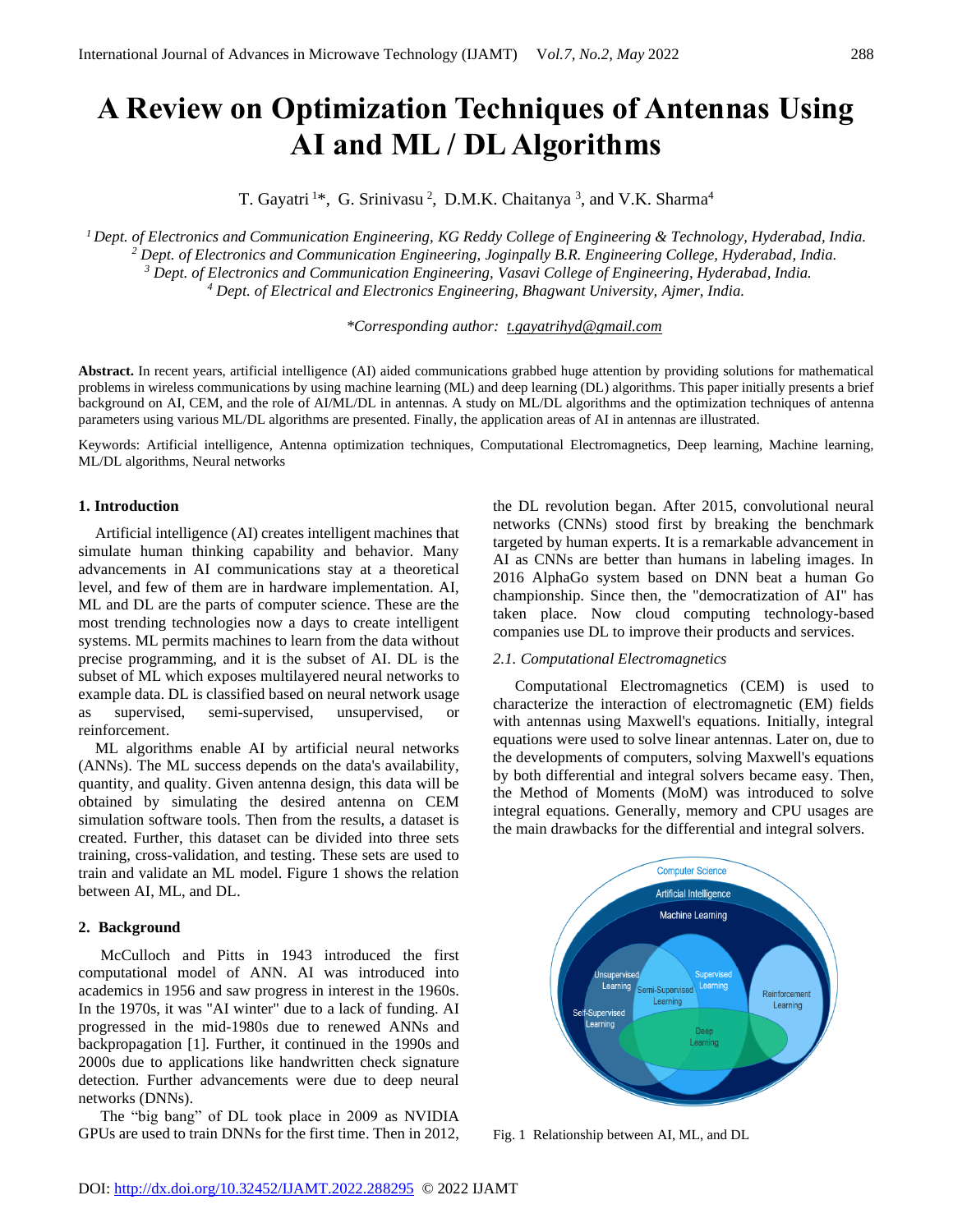To fulfill the reduced memory demands, the fast integral solvers were implemented, which involved iterative methods [2]. Figure 2 shows the types of CEM methods.

CEM methods in antenna design are numerical methods and high-frequency methods. The popular numerical methods in antenna simulations and testing are finite difference time domain (FDTD), MoM, and finite element method (FEM). By the physical optics (PO) method, the radiation fields of highfrequency reflector antenna are obtained. Antenna simulations need solving partial differential equations (PDE), considering boundary conditions. High-frequency methods are field-based Geometric optics (GO) and current-based PO. Other methods are the multiple multipole program (MMP), generalized multipole technique (GTM), transmission line matrix method (TLM), and conjugate gradient method (CGM). The commercial CEM software tools are HFSS, CST, ADS, and IE3D. A few drawbacks of these tools are the execution time of CST and HFSS is more, and it is proportional to the size of the antenna, ADS does not model the 3D shapes, and IE3D cannot simulate shapes with finite details.

#### *2.2. Role of AI in antennas*

The hostile and crowded radio spectrum requires communications systems that reconfigure and adapt to the environment. Particularly reconfigurable and adaptive antenna arrays widely use AI. To change reconfigurable array polarization, radiation pattern, and operating frequency, the current distribution is altered across the aperture. The Adaptive arrays instantaneously weigh and combine signals to enhance the desired signal and reject interfering signals [3]. It changes antenna patterns by tuning the element weights and uses software beamforming algorithms. Recently, AI algorithms have upgraded with fast and superior methods to find element weights.

AI is better than traditional signal processing algorithms in noisy and multipath environments. AI depends on the architecture of the array and it controls signals by digital beamforming methods.

#### *2.3. Role of ML / DL in antennas*

ML in the field of antennas reduces the significant computational times of CEM techniques, especially in the optimization of designs with large shapes and more parameters. ANNs use high-performance computers to model EM structures with low computational resources, fewer degrees of errors and in less time. DL is widely used in the antenna research community for remote sensing and inverse scattering (IS) solutions [1]. To find the shape of a scattering structure, IS uses few receiving antennas. DeepNIS is a DNN for nonlinear EM IS, which uses a less number of receiving antennas.

#### **3. Review of ML/DL algorithms**

ML uses statistics, data searching, interpolation, and optimization for better decision-making. These approaches are [3]:

− ANNs



Fig. 2 CEM Techniques

- − Evaluating hypotheses
- − Decision tree learning
- − General to the specific ordering
- − Concept learning
- − Bayesian learning
- − DNNs
- − Instance-based learning
- − Computational learning theory
- − Combining inductive and analytical learning
- − Analytical learning
- − Support vector machines (SVMs)
- − Radial basis functions (RBFs)
- − Genetic algorithms (GAs)
- − Learning sets of rules
- − Reinforcement learning

#### *3.1. Categories of machine learning*

ML transfers the mathematical optimization problems to data-driven problems with less computational complexity. ML is broadly classified into three categories [4, 5]. They are,

## *3.1.1. Supervised learning*

This learning task works on labeled input-output pairs to make predictions on unseen input. The training data is associated with targets or labels, whereas they are missing in testing data. The supervised learning is further classified as follows:

#### *3.1.1.1. Regression*

In this method, unseen data labels are predicted using available data. Regression algorithms are least absolute shrinkage and selection operator (LASSO), linear regression (LR), kernel ridge regression (KRR), and support vector regression (SVR).

## *3.1.1.2. Classification*

In this method, data is labeled from a finite set of classes. This method includes binary classification and multi-class classification.

## *3.1.2. Unsupervised learning*

This method predicts labels for new data based on the unlabeled datasets. Here there is no difference between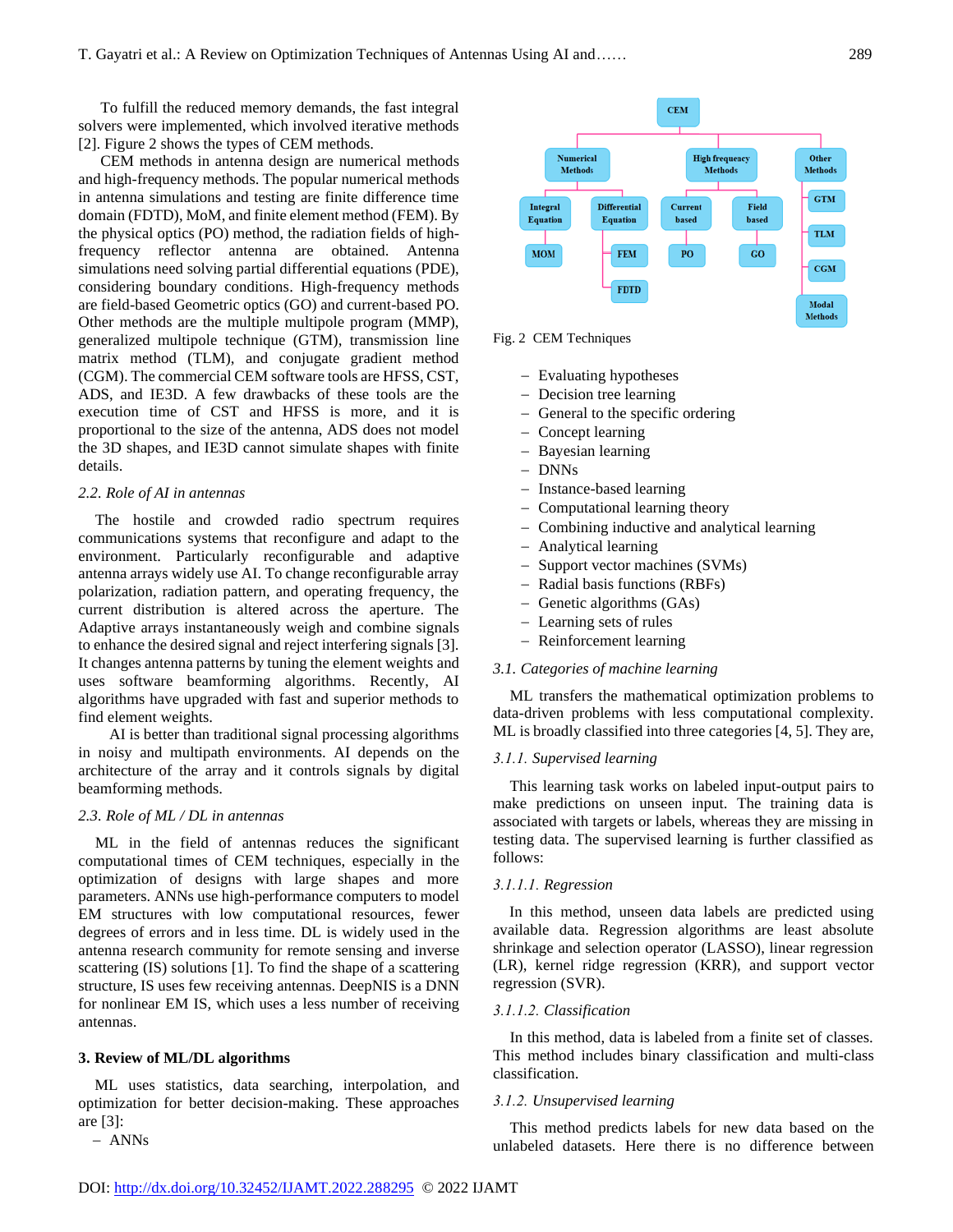training and testing data. Unsupervised learning is further classified as follows.

## *3.1.2.1. Clustering*

Clustering is used for large datasets. It identifies regions or groups within the datasets.

## *3.1.2.2. Dimensionality reduction*

It is also called manifold learning. Here the dimensions of the data are reduced without compromising the main features of the initial data.

#### *3.1.3. Reinforcement learning*

Here the learner is an agent who interacts actively with the learning environment to aim for a common goal. This paradigm is used in optimization, cognitive sciences, and control theory. Markov decision processes (MDPs) are widely used in this field. Figure 3 shows types of ML.

## *3.2. Artificial and deep neural networks*

Along with standard CEM methods, ANNs are used by FEM to minimize the energy function. MoM also uses ANNs because of their stability. ANNs find applications in distributed computing to solve complex EM problems. To speed up FDTD, ANNs were also used. Neural Networks or ANNs are designed to function like the human brain. It is made of many perceptron.

#### *3.2.1. Perceptron*

The artificial neuron or node has input and output. It is represented by the mathematical function. Generally, a biological neuron in ANN is called as a perceptron. It is a single-layer neural network. Figure 4 shows a model of the perceptron. Perceptron is represented mathematically as follows

$$
y = \sum_{i=0}^{n} w_i x_i
$$

#### *3.2.2. ANNs*

The information that flows through the system affects the designed ANN because it learns and improves the property. Figure 5 shows the types of ANNs. ANN has three layers: the input, hidden, and output layers. Figure 6 shows the structure of ANN and DNN.

#### *3.2.3. DNNs*

DNNs belong to the ANN family. It consist of three or more hidden layers [7].

#### *3.3. Machine learning frameworks*

The ML frameworks were built on optimized codes written in Java, R, Python, etc., which offer fast and flexible usage of various algorithms [4]. Some of the frameworks are as follows.

## *3.3.1. Regression models with learning algorithms*

These algorithms [7] helped in deriving the nonlinear relationship between the geometrical parameters and antenna characteristics. The popular ML algorithms used in antenna design are ANN, SVR, Gaussian Process Regression (GPR), LASSO, LR, Broad learning system (BLS), and KRR.



Fig. 3 Classification of Machine Learning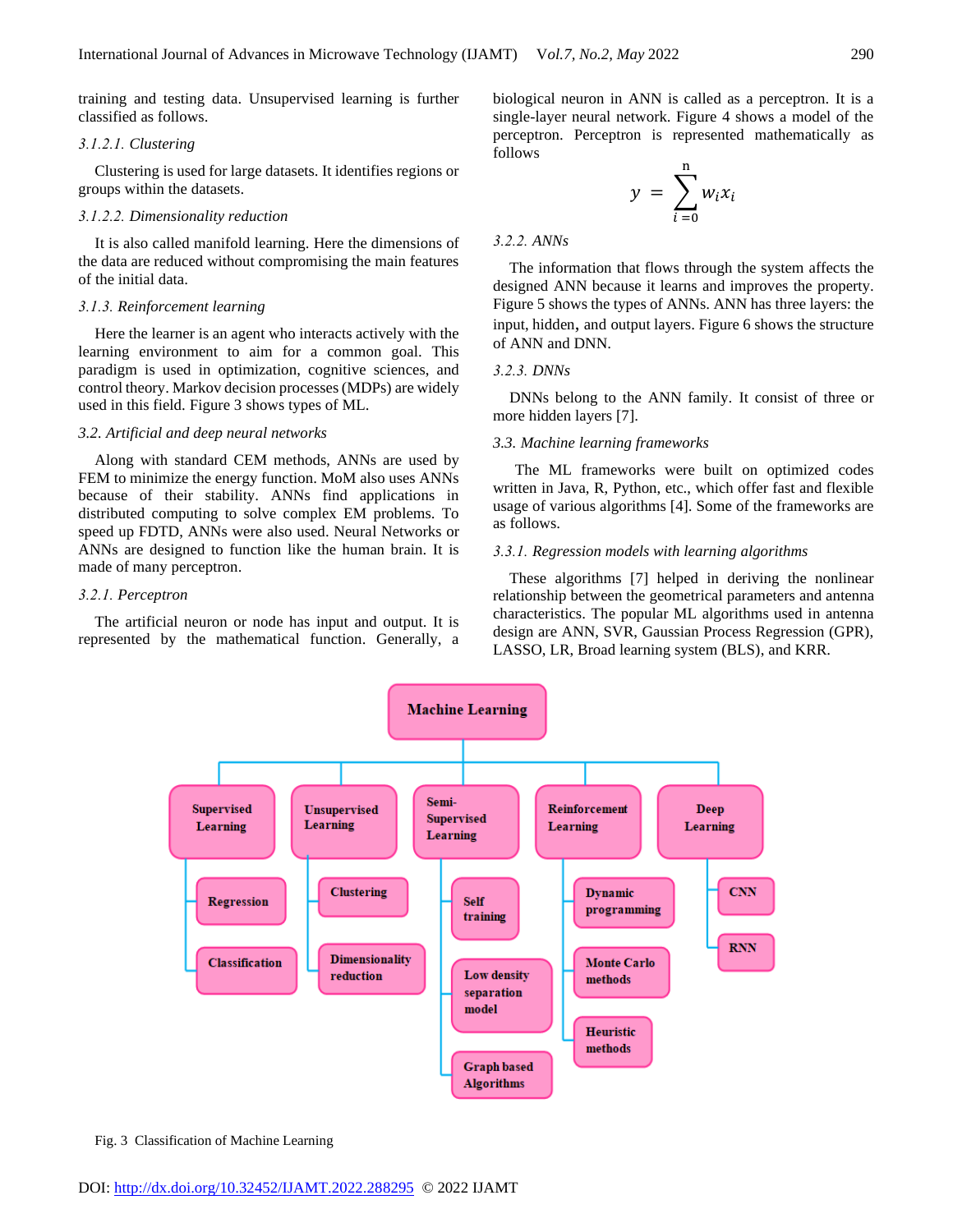

Fig. 5 Classification of ANNs



Fig. 6 Structure of ANN and DNN

## *3.3.2. Training ML models with optimization algorithms*

Optimization algorithms are used to find the bias parameters and optimal weight for the ML model. They are used in the training process of the ML models to find the optimized values of the parameters and to reduce the cost function. The optimizers in antenna design are as follows.

# *3.3.2.1. Gradient descent (GD)*

GD updates the parameters after evaluating the gradient of the complete dataset hence GD algorithm/batch is slow. On a non-convex surface before converging to the global minimum, GD is stuck in local minima. Stochastic gradient descent (SGD) serves as an alternative for this.

# *3.3.2.2. Adaptive moment estimation (ADAM)*

ADAM is a computationally efficient algorithm. Here for each parameter, the learning rates are computed.

# *3.3.2.3. Levenberg Marquardt (LM) algorithm*

LM is used for nonlinear least-squares estimation problems with a local minimum of a function. It is a batch form trustregion optimization. It combines GD and Gauss-Newton iterations; it is faster than vanilla GD.

# *3.3.2.4. Bayesian regularization (BR)*

BR trains ANNs instead of error backpropagation over lengthy cross-validations. Bayesian regularized ANNs are difficult to overtrain and overfit.

# *3.3.2.5. Evolutionary algorithms*

These are used in global optimization; they are inspired by the evolutionary process and behavior of living creatures. They include GAs, differential evolution (DE), particle swarm optimization (PSO), etc. and are used in electromagnetic optimization.

## *3.3.3. Predicting antenna parameters with ML models*

Initially, the database is created by simulations. Then the dataset is classified as training, cross-validation, and test sets. An ML algorithm is selected to learn from the data. Predicting output values for desired inputs is done after training and testing the model. Predictions are made at high speeds with low error margins. The metrics to quantify errors are

## • **Output error**

It is the difference between output obtained through simulations and output through predictions made by the ML model. It is formulated as

 $e_o = y_d - y_p$ 

where,

 $e_0$  = Error in output

$$
y_d = \text{Output desired}
$$

 $y_p$  = Predicted output

• **Mean square error (MSE)**

$$
MSE = \frac{1}{N} \sum_{i=1}^{N} (e_o)^2
$$

Where,  $N =$  Training sample size The error percentage is given by

Error % =  $\frac{y_d-y_p}{\sigma}$  $\left|\frac{1 - \nu p}{\nu_d}\right| \times 100$ 

## **4. Design and optimization of antennas using ML/DL algorithms**

Researchers used various ML algorithms to design antennas presented in Table 1. The resonance frequency  $(f_r)$ , permittivity, and height of the substrate are used as input parameters to obtain the dimensions of the rectangular microstrip patch antenna (RMPA) using multi-layer perceptron (MLP) and RBF [8]. The optimization of operational bandwidth, input impedance and  $f_r$  of RMPA was done using SVR [9]. In [10], gain,  $f_r$ , and VSWR were obtained with the length and width of RMPA using SVR with a Gaussian Kernel. In [11], the slot size and position were predicted using SVR and ANN models. In [12], a printed antenna was designed based on the resilient backpropagation (RPROP) algorithm, feed-forward backpropagation (FFBP) algorithm, RBF, and LM algorithm. These were trained and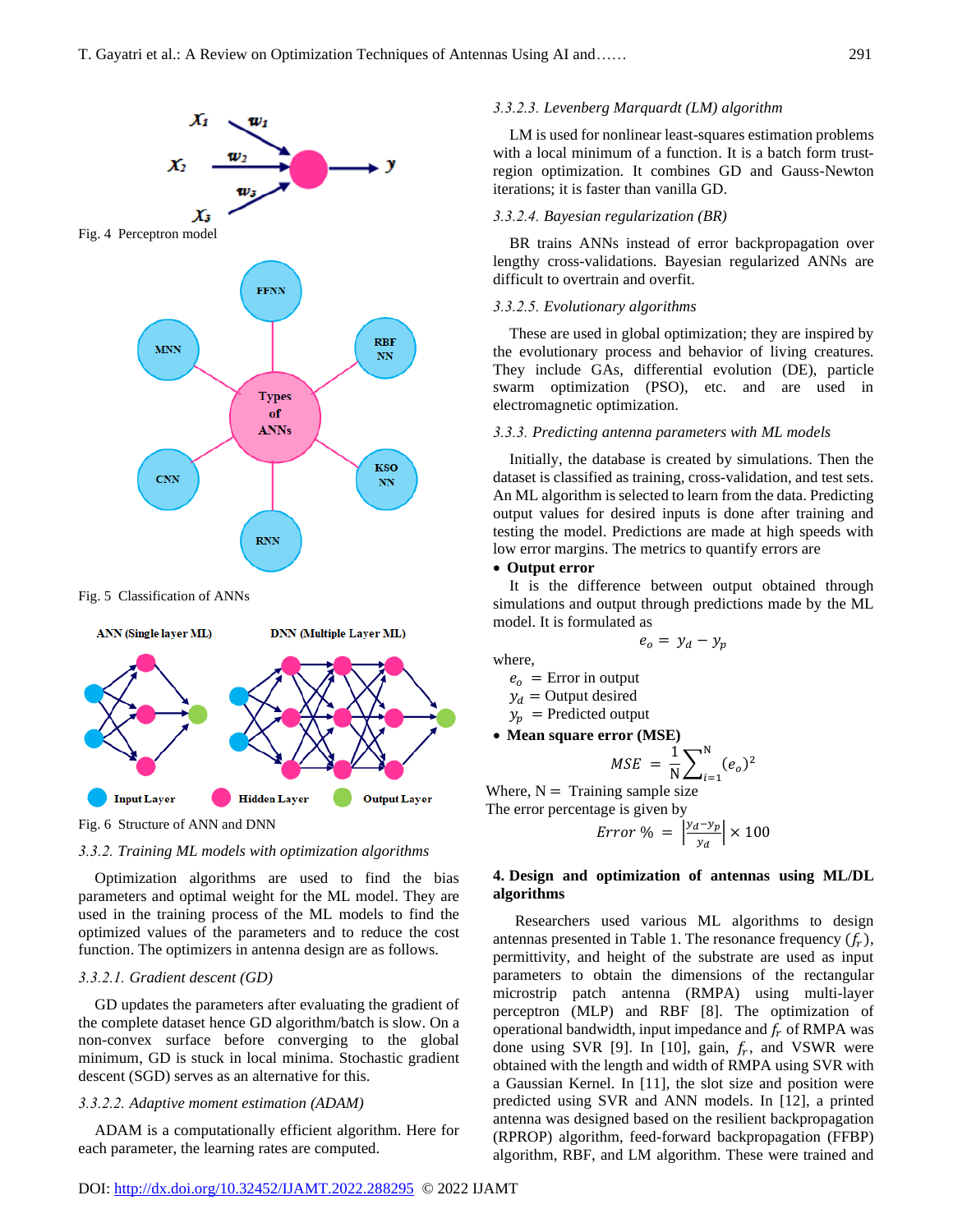tested using MATLAB. Here, input parameters like patch dimensions, dielectric constant, and substrate thickness are taken to predict output parameters like  $f_r$  of the antenna. In [13], ANN was used for designing a circular microstrip patch antenna (CMPA) to determine radius 'a', directivity, and feed position by an MLP model. In [14, 15],  $f_r$  of CMPA was predicted based on the patch thickness, radius, and dielectric constant of the substrate. Figure 7 shows the structures of RMPA and CMPA. In [16], the feed gap of a circular monopole antenna was obtained to operate within a particular band of frequency, modeled by ANN. In [17], a two-slot RMPA was implemented using RBF and MLP based ANN models. In [18], a broadband mm-wave substrate integrated waveguide (SIW) cavity-backed slot antenna was implemented using the GPR algorithm. In [19, 20], Kriging Regression was used for reflector array antennas.

Another side, some researchers focused on lodging ML models into optimization algorithms to improve the performance of an antenna, which leads to reduced simulation time. A comparison of antennas along with the used optimization and ML algorithms are presented (see Table 2).

**Table 1:** Reported antennas with used ML algorithms

| Ref.      | <b>Antenna Type</b> | ML<br>algorithm       |
|-----------|---------------------|-----------------------|
| [8, 12]   | <b>RMPA</b>         | <b>ANN</b>            |
| [9, 10]   | <b>RMPA</b>         | <b>SVR</b>            |
| [11]      | <b>RMPA</b>         | SVR.<br>ANN           |
| $[13-15]$ | <b>CMPA</b>         | <b>ANN</b>            |
| [16]      | Monopole<br>antenna | <b>ANN</b>            |
| $[17]$    | two slot RMPA       | <b>ANN</b>            |
| [18]      | <b>SIW</b>          | <b>GPR</b>            |
| [19, 20]  | reflector array     | Kriging<br>Regression |



Fig. 7 (a), (b), (c), (d) Rectangular and circular patches with different feeds

| Ref.      | <b>Antenna Type</b>      | Optimization<br><b>Algorithm</b> | ML<br><b>Algorithm</b> |
|-----------|--------------------------|----------------------------------|------------------------|
| [21, 22]  | Slot Antenna             | Space mapping                    | <b>BSVR</b>            |
| [23, 24]  | Ring monopole<br>Antenna | <b>GA</b>                        | Interpolation          |
| [25]      | Inter chip<br>Antenna    | <b>SMA-DE</b>                    | <b>GPR</b>             |
| [26]      | E shaped<br>antenna      | DE                               | Kriging                |
| $[27-30]$ | Stacked patch<br>Antenna | PSO                              | ANN                    |

**Table 2:** Reported antennas with both optimization and ML algorithms

#### **5. Application areas of AI in antennas**

The application areas of AI in antennas are MIMO antenna selection for diversity purposes [31], Reconfigurable intelligent surfaces [32, 33], wireless localization, adaptive nulling, beamforming architectures, calibration, element failures, and multi-input and multi-output (MIMO) applications. These are discussed briefly as follows.

#### *5.1. Wireless localization*

In wireless localization, the positions of desired targets are investigated for navigation and tracking purposes. The most commonly used AI techniques are CNNs and SVMs for active localization, in which the target holds the device that sends a signal in some form. In a device-free localization, the target does not hold the device.

## *5.2. Adaptive nulling*

In a cylindrical array, adaptive nulling identifies nulls in the pattern by using the least significant bits of the element weights while minimizing the total output power. An ML algorithm and DBF architecture are required to maximize the signal to interference ratio (SIR). This method not only reduces the cost function but also used in multipath and noisy environments. Adaptive nulling uses beamforming with an array of software-defined radios (SDRs) and Gas [34].

## *5.3. Beamforming*

An active electronic scanning array (AESA) with an Nelement is good one for standard beamforming. It performs scanning of the main beam and reduces sidelobe levels. This technique limits the reconfigurable and adaptive functions and shows poor resolution over the digital beamforming (DBF) architecture replaces the software beamforming with RF beamforming in the computer. Now-a-days, SDRs are used in DBFs. This SDR performs cognitive sensing of the environment along with adaptive nulling. Figure 8 and 9 show SDR beamformer and its setup respectively.

## *5.4. MIMO communications*

MIMO increases the overall capacity of a system. MIMO with DL algorithms are to exploit continuous aperture phased (CAP) MIMO transceivers and channel state information (CSI) estimation [35]. AI finds applications for analog, hybrid and digital beamforming in MIMO smart antenna arrays. Situational awareness strategy and ML techniques are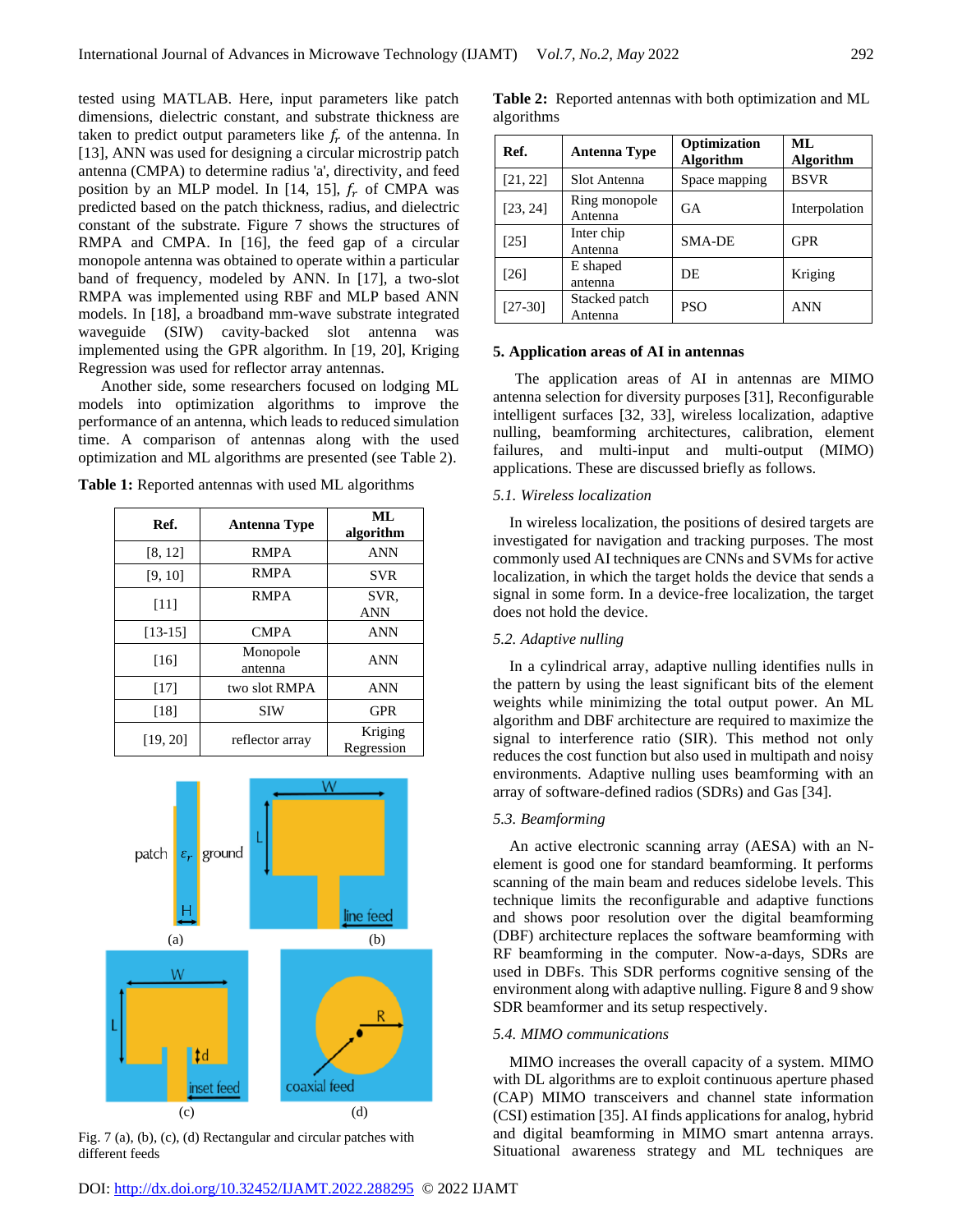combined to learn information about the beam from previous observations and then reconfigure the array of antenna for mm-wave vehicular applications. Figure 10 shows the architecture of the CAP MIMO antenna.

## *5.5. Element failure*

It is the degradation of performance but not a system failure. By reconfiguring the array beamforming network, the degraded performance is compensated. Here initially, the defective elements are identified. Some of the AI methods proposed for this task are SVM, GAs, NN; case-based reasoning (CBR). Here, even in the case of failure of one element, the radiation pattern of a tested antenna is the same as the reference one [36]. Figure 11 shows radiation characteristics of GA optimized array.



Fig. 8 Block diagram of an SDR beamformer [34]



Fig. 9 The setup of the 4-element SDR beamformer [34]



Fig. 10 The architecture of CAP MIMO antenna [35]



Fig. 11 Radiation characteristics of GA optimized array [36]

#### *5.6. Array Calibration*

In antenna arrays, calibration is required for the hardware to avoid deviations in the pattern. The time division duplexing allows massive MIMO to use the same channel for uplink and downlink. Reciprocity holds for the channel transfer function between the transmitter and receiver in both directions. Practically, variations in the phase and amplitude of RF chains will upset the reciprocity of two communicating devices, but customized ANNs overcome this issue. In a testing setup, a base station emulator connects with ports via physical cables for each antenna to the device under test (DUT). In a wireless method, the test signals are first sent over the air to the desired antenna port and then compensate for the transfer matrix (H) between the DUT and testing setup [37]. For a large number of antennas, the PSO provides a scaled solution. Figure 12 shows GA based system for array calibration.

#### **6. Conclusion**

AI has many applications in antennas. The significant contribution of AI is to tackle nonlinear and large problems with numerous variables. It is good to adapt to noisy and multipath environments. It is understood that ANNs and DNNs have played a significant role in the research area of ML/DL techniques over traditional CEM techniques. An ML/DL technique in complex antenna design CEM tools



Fig. 12 GA based system for array calibration [37]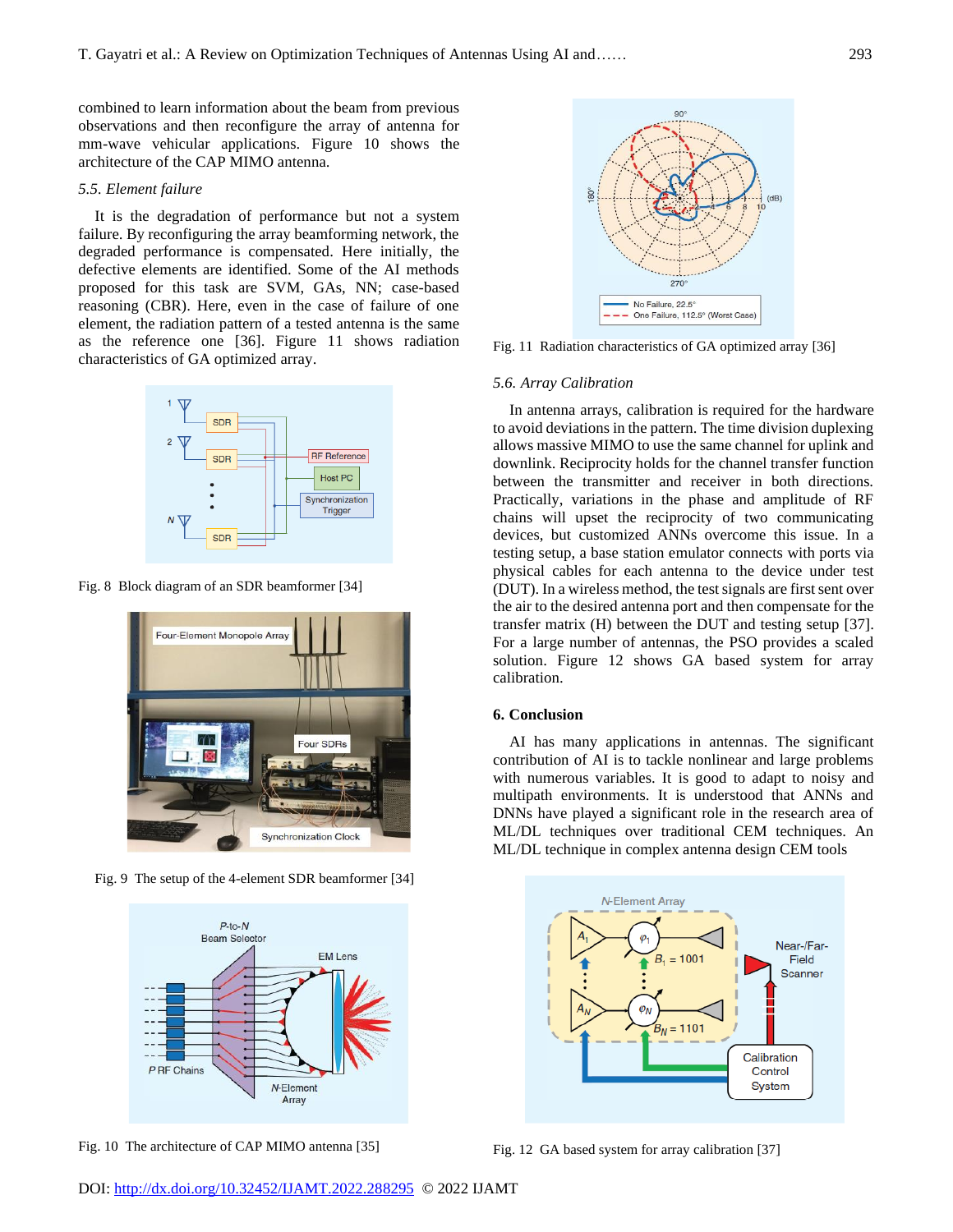improves the performance characteristics and reduces computational time. This paper also provides the role of AI/ML/DL in antenna design and analysis. The comparative study of various research papers that have employed ML/DL algorithms for their design and optimization is also presented.

#### **References**

- [1] S. D. Campbell, R. P. Jenkins, P. J. O'Connor, and D. Werner, The explosion of artificial intelligence in antennas and propagation: How deep learning is advancing our state of the art, *IEEE Antennas and Propagation Magazine*, vol. 63, no. 3, pp. 16-27, June 2021.
- [2] Sumithra, P., and D. Thiripurasundari, Review on computational electromagnetics, *Advanced Electromagnetics*, vol. 6, no. 1, pp. 42-55, 2017.
- [3] F. Zardi, P. Nayeri, P. Rocca and R. Haupt, Artificial intelligence for adaptive and reconfigurable antenna arrays: A review, *IEEE Antennas and Propagation Magazine*, vol. 63, no. 3, pp. 28-38, June 2021.
- [4] El Misilmani, Hilal M., Tarek Naous, and Salwa K. Al Khatib, A review on the design and optimization of antennas using machine learning algorithms and techniques, *International Journal of RF and Microwave Computer‐Aided Engineering,*  vol. 30, no. 10, e22356, 2020.
- [5] A. B. Nassif, I. Shahin, I. Attili, M. Azzeh and K. Shaalan, Speech recognition using deep neural networks: a systematic review, in *IEEE Access*, vol. 7, pp. 19143-19165, 2019.
- [6] Wei-Tong Ding, Fei Meng, Yu-Bo Tian, Hui-Ning Yuan, Antenna optimization based on auto-context broad learning system, *International Journal of Antennas and Propagation*, vol. 2022, Article ID 7338164, 10 pages, 2022.
- [7] Ding, Wei-Tong, et al. "Antenna optimization based on autocontext broad learning system." International Journal of Antennas and Propagation 2022 (2022).
- S. Aslam, H. Herodotou, N. Ayub and S. M. Mohsin, deep learning based techniques to enhance the performance of microgrids: a review, *2019 International Conference on Frontiers of Information Technology (FIT)*, pp. 116-1165, 2019.
- [9] N. T. Tokan, F. Gunes, and Y. Tülay, Artificial neural design of microstrip antennas, *Turkish Journal of Electrical Engineering & Computer Sciences*, vol. 14, no. 3, pp.445-453, 2007.
- [10] N. T. Tokan and F. Gunes, vector design of the microstrip antenna, *2008 IEEE 16th Signal Processing, Communication and Applications Conference*, pp. 1-4, 2008.
- [11] Z. Zheng, X. Chen, and K. Huang, Application of support vector machines to the antenna design, *International Journal of RF and Microwave Computer‐Aided Engineering*, vol. 21, no.1, pp. 85-90, 2011.
- [12] T. Khan and C.Roy, Prediction of slot-position and slot-size of a microstrip antenna using support vector regression, *International Journal of RF and Microwave Computer‐Aided Engineering,* vol. 29, no..3, e21623, 2019.
- [13] B. K. Singh, Design of rectangular microstrip patch antenna based on Artificial Neural Network algorithm, *2015 2nd International Conference on Signal Processing and Integrated Networks (SPIN)*, pp. 6-9, 2015.
- [14] I. Vilovic and N. Burum, Design and feed position estimation for circular microstrip antenna based on neural network model, *2012 6th European Conference on Antennas and Propagation (EUCAP)*, pp. 3614-3617, 2012.
- [15] P. Malathi and Raj Kumar, On the design of multilayer circular microstrip antenna using artificial neural networks, *International Journal of Recent Ttrends in Engineering*, vol. 2, no. 5, pp. 70-74, 2009.
- [16] A. Mishra, G. Janvale, B. V. Pawar and A. J. Patil, The design of circular microstrip patch antenna by using Conjugate Gradient algorithm of ANN, *2011 IEEE Applied Electromagnetics Conference (AEMC)*, pp. 1-4, 2011
- [17] M. Pandit, Moumi and T Bose, Application of neural network model for designing circular monopole antenna, *International Symposium on Devices MEMS, Intelligent Systems & Communication (ISDMISC)-Proceedings published by International Journal of Computer Applications (IJCA),* 2011.
- [18] V. Thakare, Vikas, and Pramod Kumar Singhal, Bandwidth analysis by introducing slots in microstrip antenna design using ANN, *Progress In Electromagnetics Research M*, vol. 9, pp.107-122, 2009.
- [19] Q. Wu, H. Wang and W. Hong, Broadband millimeter-wave siw cavity-backed slot antenna for 5G applications using machinelearning-assisted optimization method, *2019 International Workshop on Antenna Technology (iWAT)*, pp. 9-12, 2019.
- [20] L. Tenuti, G. Oliveri, D. Bresciani and A. Massa, Advanced learning-based approaches for reflectarrays design, *2017 11th European Conference on Antennas and Propagation (EUCAP)*, pp. 84-87, 2017.
- [21] M. Salucci, L. Tenuti, G. Oliveri and A. Massa, Efficient prediction of the EM response of reflectarray antenna elements by an advanced statistical learning method, *IEEE Transactions on Antennas and Propagation*, vol. 66, no. 8, pp. 3995-4007, Aug. 2018.
- [22] S. Koziel, S. Ogurtsov and J. P. Jacobs, Low-cost design optimization of slot antennas using Bayesian support vector regression and space mapping, *2012 Loughborough Antennas & Propagation Conference (LAPC)*, pp. 1-4, 2012.
- [23] J. P. Jacobs, S. Koziel and S. Ogurtsov, Computationally efficient multi-fidelity bayesian support vector regression modeling of planar antenna input characteristics, *IEEE Transactions on Antennas and Propagation*, vol. 61, no. 2, pp. 980-984, Feb. 2013.
- [24] C. R. M. Silva and S. R. Martins, An adaptive evolutionary algorithm for uwb microstrip antennas optimization using a machine learning technique, *Microwave and Optical Technology Letters*, vol. 55, no. 8, pp.1864-1868, 2013.
- [25] S. R. Martins, H. W. C. Lins, and C. R. M. Silva, A selforganizing genetic algorithm for UWB microstrip antenna optimization using a machine learning technique, *International Conference on Intelligent Data Engineering and Automated Learning*, Springer, Berlin, Heidelberg, 2012.
- [26] B. Liu, H. Aliakbarian, Z. Ma, G. A. E. Vandenbosch, G. Gielen and P. Excell, An efficient method for antenna design optimization based on evolutionary computation and machine learning techniques, *IEEE Transactions on Antennas And Propagation*, vol. 62, no. 1, pp. 7-18, 2013.
- [27] X. H. Chen, X. X. Guo, J. M. Pei and W. Y. Man, A hybrid algorithm of differential evolution and machine learning for electromagnetic structure optimization, *2017 32nd Youth Academic Annual Conference of Chinese Association of Automation (YAC)*, pp. 755-759, 2017.
- [28] S. K. Jain, Bandwidth enhancement of patch antennas using neural network dependent modified optimizer, *International Journal of Microwave and Wireless Technologies*, vol. 8, no. 7, pp. 1111-1119, 2016.
- [29] S. K. Jain, A. Patnaik, and S. N. Sinha, Design of custom-made stacked patch antennas: a machine learning approach, *International Journal of Machine Learning and Cybernetics*, vol. 4, no. 3, pp.189-194, 2013.
- [30] Jain, S. K., A. Patnaik, and S. N. Sinha, Neural network based particle swarm optimizer for design of dual resonance X/Ku band stacked patch antenna, *2011 IEEE International Symposium on Antennas and Propagation (APSURSI)*. IEEE, 2011.
- [31] A. Patnaik and S. N. Sinha, Design of custom-made fractal multi-band antennas using ANN-PSO [Antenna Designer's Notebook]." *IEEE Antennas and Propagation Magazine*, vol. 53, no. 4, pp. 94-101, 2011.
- [32] C. H. Wu and C. F. Lai, Data-driven diversity antenna selection for MIMO communication using machine learning, *Journal of Internet Technology*, vol. 23, no.1, pp.1-9, 2022.